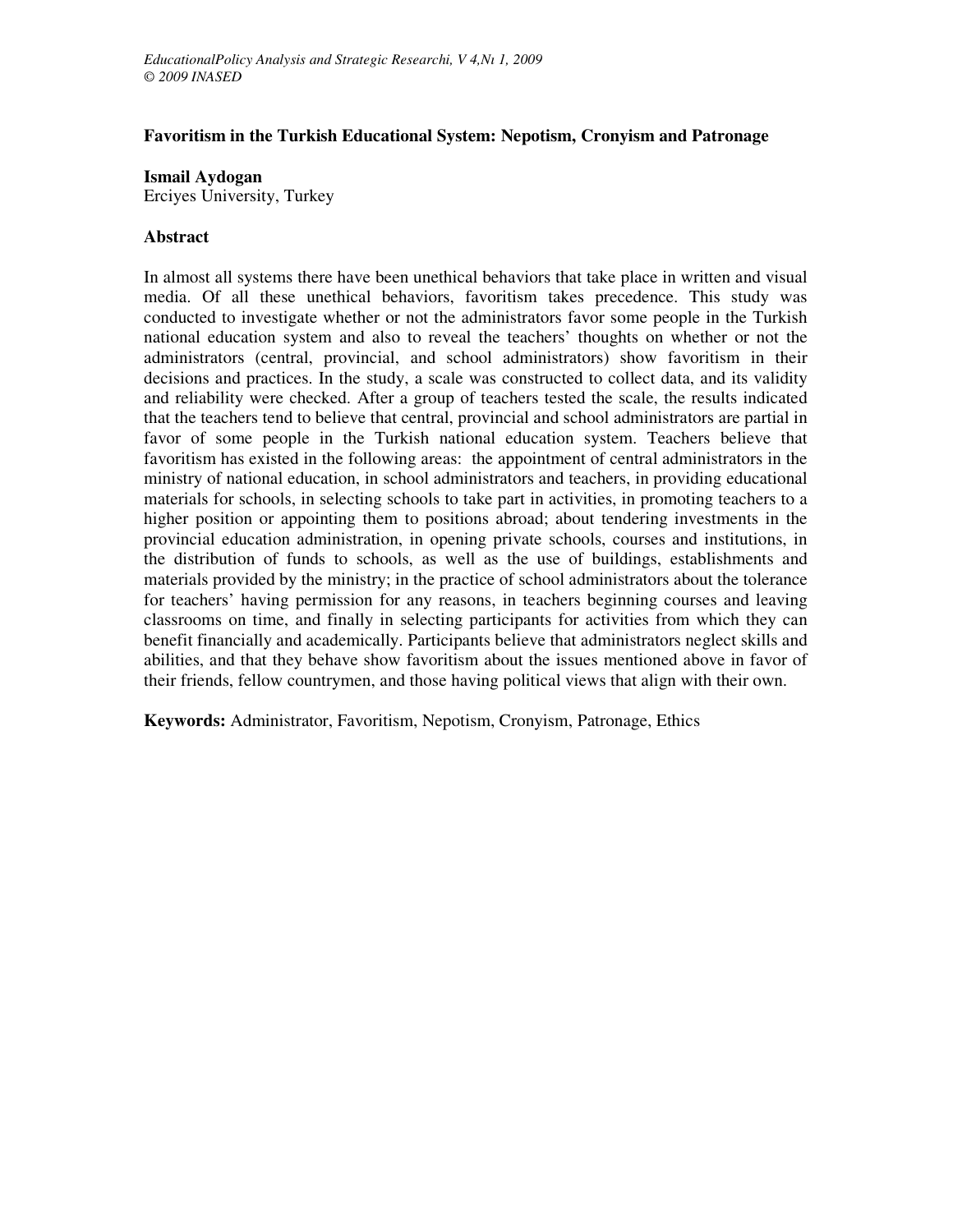### **Introduction**

Favoritism occurs when a civil servant helps his/her relatives illegally and unjustly, backs them (Özsemerci, 2002), or treats anyone or any group of people better than others regardless of their high professional performance. In other words, it is favoritism when undeserving people are promoted, when they earn more money than those who do the same job, or when tardiness is permitted at work. Favoritism is treating someone in a different manner not because of his/her competence at work but because of reasons irrelevant to the matter, or because of his/her personal interests. If there is a chance for an employee to be promoted "without deserving it," even illegally, if something happens "behind closed doors" about the selection of personnel for various development programs, if there are two employees with the same competence and performance in the profession, and if one of them has attended an accelerated program but is not selected, if she/he is deprived of any promotion regardless of his/her performance in the profession, favoritism is likely to exist (Employee Favoritism, 2006). Favoritism displays the personal choices of those who can make decisions in administration. Moreover, it is the result of the struggle to show their political views and power (Kwon, 2005).

Favoritism, a reality in many countries, shows underdevelopment in democracy and is a major reason for lack of productivity (Kim, 2004). Favoritism harms justice as it gives advantages to undeserving people and as it damages people's good intentions and ruins the transparency of governments' employment and agreement processes. The most important dilemma caused by favoritism is that many people do not perceive it as a problem (Nadler and Schulman, 2006).

The relations in an office are unlikely to be "equal". It is quite natural to treat a person positively who has the same interests and good relations with others. Apparently, there is nothing wrong in such a situation. However, problems may arise if (Morettini, 2005):

- 1. Good relations and shared interests cause an administrator to behave favorably towards an employee.
- 2. An administrator behaves clearly and unjustly in favor of one employee and pretends not to consider others.
- 3. Nepotism, the grandfather of favoritism, occurs.

Aristotle stated that all communities aimed at "the good" thing and take "the best" as a goal (Aristotle, 1983). Getting "the best" reveals the obligation for a universal concept of ethics. Universal ethics organize the necessities that an individual lives in harmony with his social, economic, and ecological environment. In fact, the fundamental function of ethics is to guide harmonic behaviors required to live together (Akkoyunlu, 1998).

Unethical behaviors consist of either activities that go against the legal norms of the country and thus the criminal justice system, or ones that oppose the basic moral norms the society is based on. There are three types of unethical behaviors in administration. They are: (Baydar, 2005)

- a) Unethical behaviors inclined towards the use of personal force (keeping civil servants under constraints, insulting them, behaving in such a way as to daunt them and instill fear in order to get services done more quickly);
- b) Unethical behaviors inclined towards the assurance of financial benefits (bribes, embezzlement, theft, and crime in general);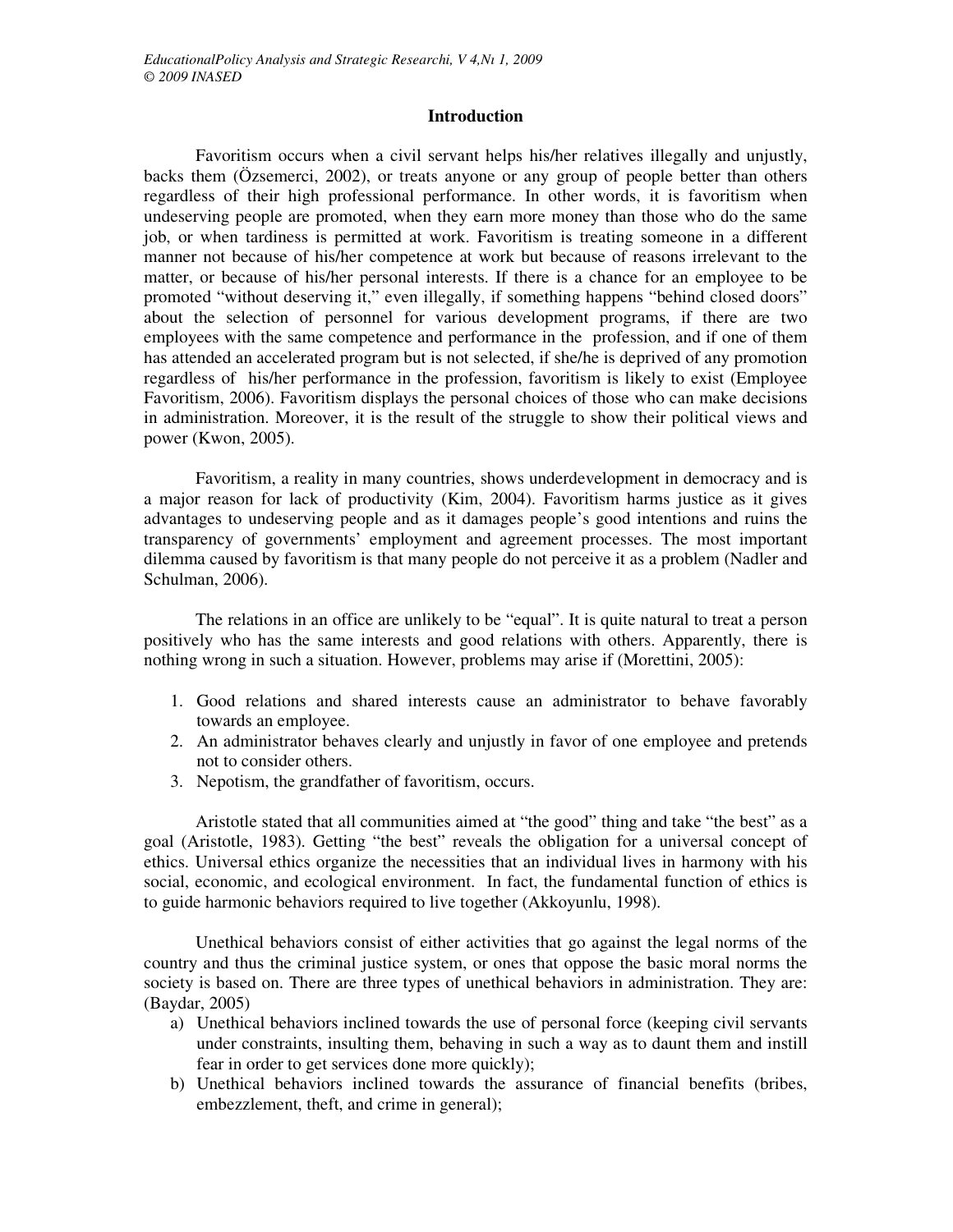c) Unethical behaviors inclined towards the use of official status.

This study deals with unethical behaviors which bear favoritism and experiences in the process of conducting educational services within the context of using official power. These are nepotism, cronyism, and patronage.

### *Nepotism*

The term 'nepotism' is derived from the word *nepot* (nephew) in Latin. Nowadays, it is described as helping one's relatives find work in one's own office. Moreover, it is described in Webster's Third New International Dictionary as a form of "favoritism shown to a nephew and other relatives, by giving them positions because of their relationship rather than their merit" (Abdalla, Maghrabi,&Raggad, 1998).

Hayajenh, Maghrabi, and Al-Dabbagh (1994) list the reasons of nepotism in Arabic countries as follows (these can also apply to Turkey because of its social and cultural similarity with the Arab countries):

- a) *Socio-cultural structure*: The origins of socio-cultural structure in the Arab world are based on kinship and tribal relations. Thus, an individual's merits and norms require him/her to fulfill responsibilities towards his/her family, which encourages nepotic behavior.
- b) *Economic structure*: Weak economic structure of some Arab countries causes a limited number of labor markets. Moreover their economy is based on agriculture and restricted industry, leading to high unemployment rates. Thus, competing for limited work opportunities and trying to get jobs by means of family relations causes nepotism.
- c) *Educational structure*: In many countries, dominant opinion inspires students to get an education in traditional fields rather than technical ones in needed industries. Such an educational system creates imbalance in the business markets. Therefore, nepotism plays a significant role in getting a job.
- d) *Political structure*: The public sector in independent Arab states is the best way to obtain a job. Members of the state help relatives and friends find jobs in the public sector or in military institutions.

It is known that nepotism brings about negative attitudes of the personnel towards the organization and decreases their devotion to their jobs, which handicaps the productivity and success of an organization (Abdalla, Maghrabi, & Raggad, 1998). Furthermore, nepotism causes the loss of competent administrators in the organization and makes it difficult to find new candidates (Wong & Kleiner, 1994).

# *Cronyism*

Favoring someone due to friendship status is called "cronyism" (Pektaş, 1999). "Fellow countrymen favoritism", which is widespread in Turkey, can be assessed as a special kind of cronyism, too (Özsemerci, 2002). Competence principles (talent/ability/success/level of education) are not taken into consideration when cronyism exists; that is, when a civil servant makes a special effort, helps his/her friends to get jobs in public institutions and organizations, and promotes them in the profession, using some facilities (dwelling, employment in foreign countries, etc.), or appoints them to another job (Aktan, 2006). Cronyism both decreases reliance on social institutions and increases egoism. It destroys the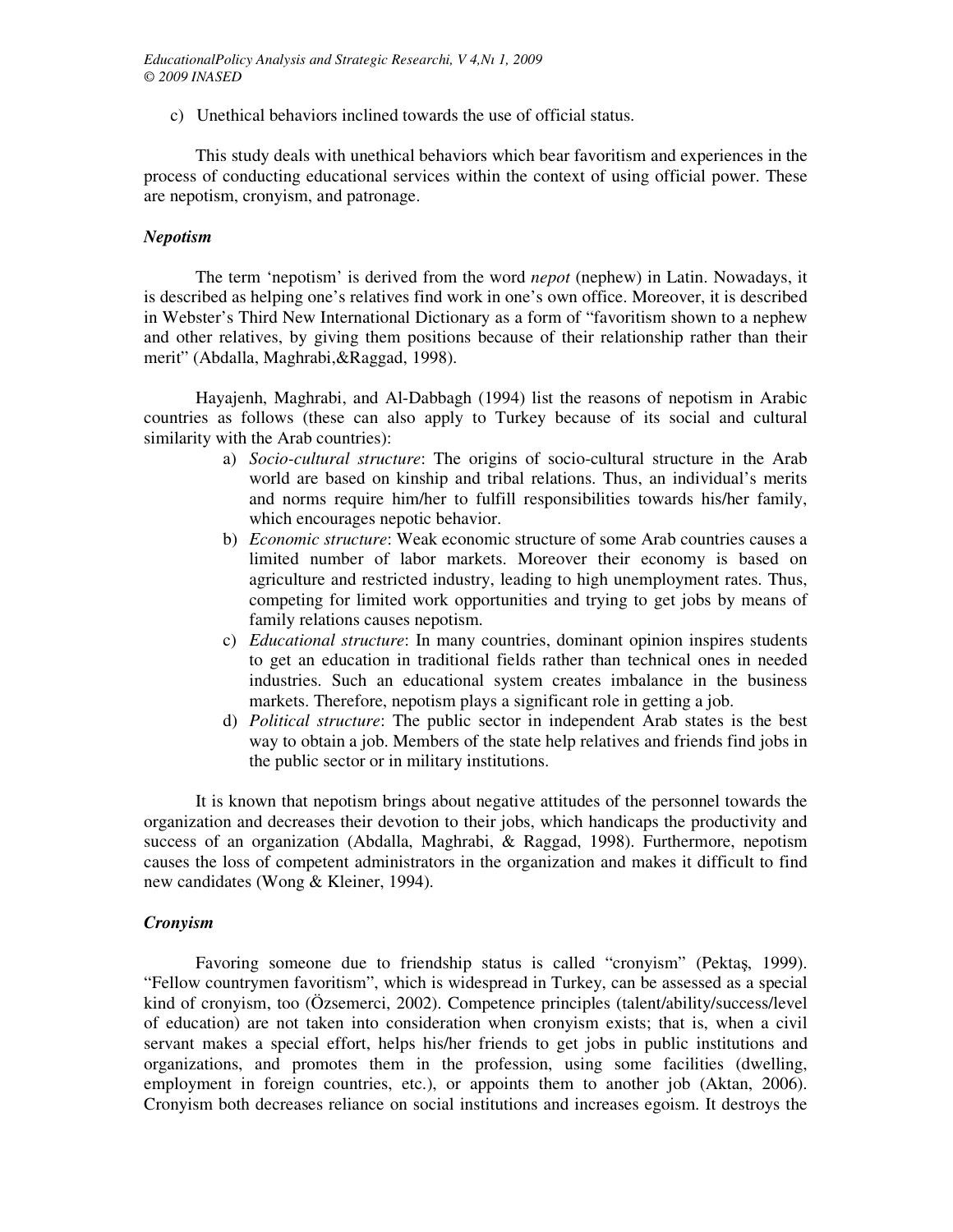importance of doing good deeds for others. Moreover, cronyism entails degeneration that is, the use of public goods for personal benefits (Khatri, Tsang, & Begley, 2006).

## *Patronage*

When the political party that forms the government removes the top managers in public institutions and organizations from office and appoints new ones based on political advocacy, ideology, nepotism, or cronyism, it is called "patronage" (Pektaş, 1999).

In other words, favoritism is experienced in three ways. These are: nepotism, cronyism, and patronage. Nepotism means favoring only relatives in all positions, cronyism is favoring only companions and friends in every position, and patronage means that governing political party appoints their friends and relatives to only high positions not lower positions.

It is known that administrators should obey ethical principles using their authority in the appointments or shifting. As is known, the authority given to the administrations is classified as dependency and appreciation. If the administration is wanted to do a particular thing or to behave in a particular way, there is dependent authority. If the administration is tolerated in doing something or carrying out an order, there is appreciation authority (Gözübüyük, 1983; Dönmez, 2003).

The principles of law organizing the activities of administration and derived from various sources cannot arrange all the details. The law may give freedom of appreciation to an administration that has to meet different needs and activities about the determination of types, times and places of activities. This freedom range/scope law given the administration constitutes the appreciation scope. Based on this authority, the administration chooses one of the activities. The authority decides to issue or not to issue any decree, and an administrator can act in respect of his/her consideration if the law does not do so (Onar, 1942).

In spite of the close dependency to law, administration is known to have an evaluation or discretionary power for acts in every step. Therefore the administration tries to carry out abstract and general rules by other abstract and general processes such as regulations and codes. Every transition to detail and every approach to the concrete would lead to new determinations and evaluations; administrators would use the aforementioned power step by step from the top decision organ in the administration to offices carrying out concrete practice procedures. Thus, discretionary power occurs because of an obligation. However, it is sometimes too broad. For instance, the law often gives freedom to administration in the selection of act, time, and place. Say that a school is going to be built. It is often impossible for policymakers to determine when and where to build it. The administration will determine it. Nevertheless, the administrators do not use the authority justly when financial benefits, advocacy, or favoritism are involved. For example, it can be said that an administrator chooses a specific place to reward people in the region or to make a field worthy. Appreciation should be limited with the aim (Yayla, 1985).

Therefore, administrators should use their appreciation authority ethically. Otherwise, it causes negative perceptions although the procedures are legal.

As a matter of fact, Bayhan (2002) indicates that nepotism, cronyism and patronage are still valid powers on the basis of his research "Sociological Profile of University Youth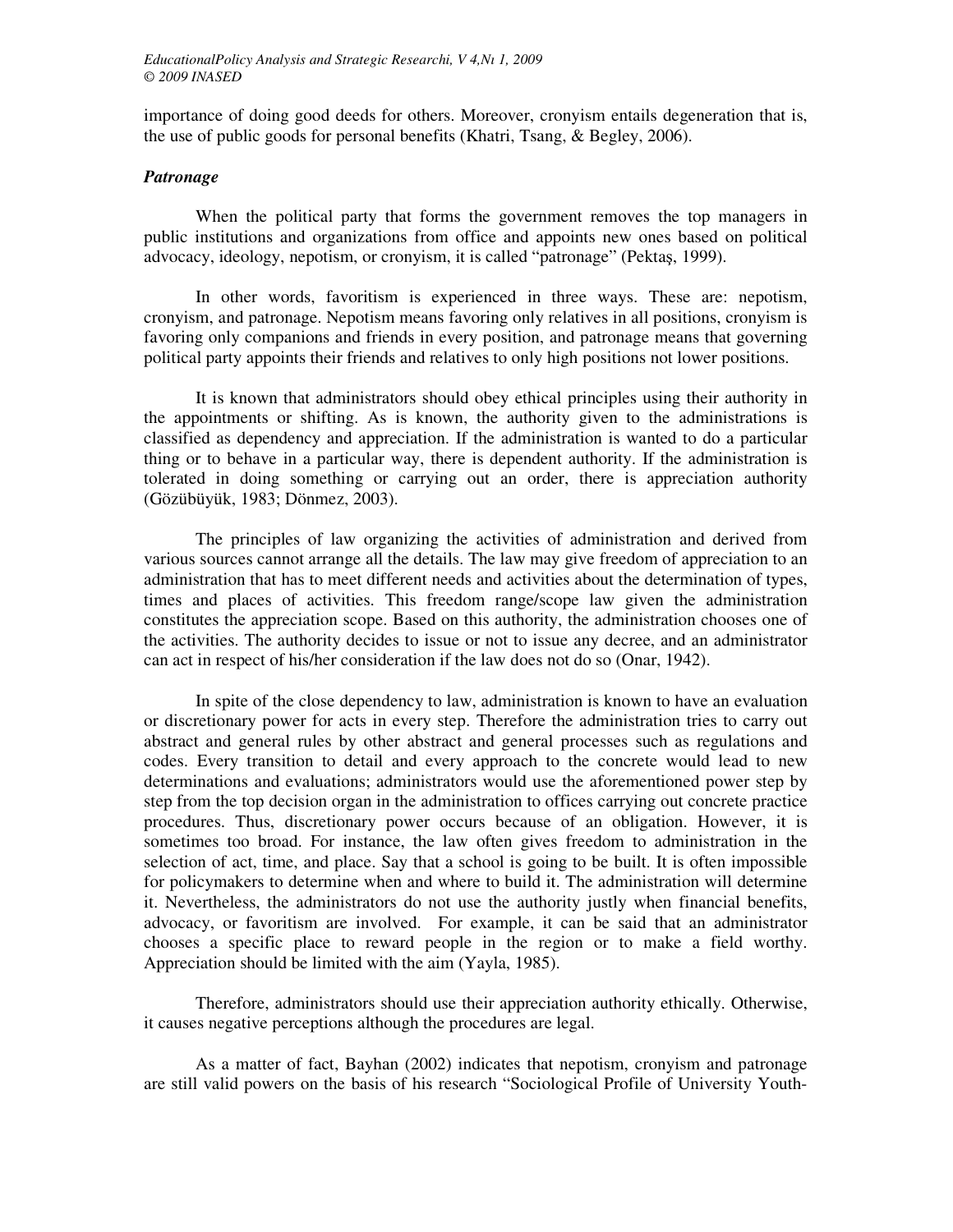2001" through which %90 of 3223 university students agreed with that "In Turkey working doesn't bring success but favoritism brings".

## *Problem*

As far as the importance of the existence of favoritism in the central and provincial administration in the Ministry of National Education, it is also crucial what the 572 thousand people (administrators and teachers) working in central and provincial organizations of the ministry of Turkish National Education think about such practices. This study tries to reveal teachers' perceptions as to whether or not present administrators apply favoritism in various activities and practices (including promotions and appointments to various positions) in educational organizations. In this context, the problem of the research is to reveal teacher perceptions whether the educational and administrative practice of favoritism has existed in different units of the Turkish educational system.

Aim of the study *is* to reveal whether favoritism is experienced in the activities of central administrators of the National Education Ministry, provincial education administrators and school administrators, or not.

The most crucial limitation of the research is that all gained data, findings, and results are limited to the practices that National Education has carried out for the last five years.

# **Methodology**

In this research, a survey model is used to describe the present form of a situation and the position of an event, an individual, or an object as it exists. The population of the research includes primary and secondary education schools in service of Kayseri Melikgazi District National Education Directorate and the teachers employed in these schools. There are 85 public primary schools (with totally 1327 teachers) and 23 secondary schools (with a total of 1323 teachers) in the mentioned district. Due to the abundance of the population of the research in number, sampling is used.

Sampling number was determined to be 335 on the basis of Krijcie and Morgan (1970, p.607-610)'s criteria to set sampling extent for educational researches. In order to reach this number, 35 primary school and 12 secondary school teachers were contacted via systematic sampling, a kind of probabilistic sampling.

The scale was distributed to the aforementioned schools by 13 students pursuing M.A. degrees at Erciyes University in the Institute of Social Sciences and taking the course Scientific Research Techniques and was collected in the same way. The scale was to be returned within a week. Moreover, the teachers teaching during the week that the scale was applied and volunteers to fill in the scale were interviewed. The number of the respondents is 288.

## *The Development of the Data Collecting Tool*

A scale was developed to collect data for the research. The steps below were followed: First of all, the researcher searched the literature on ethics, favoritism, nepotism, cronyism, and patronage. Afterwards, 20 teachers who are going on master education at the Social Sciences Institute of Erciyes University attended this researcher's lectures on Scientific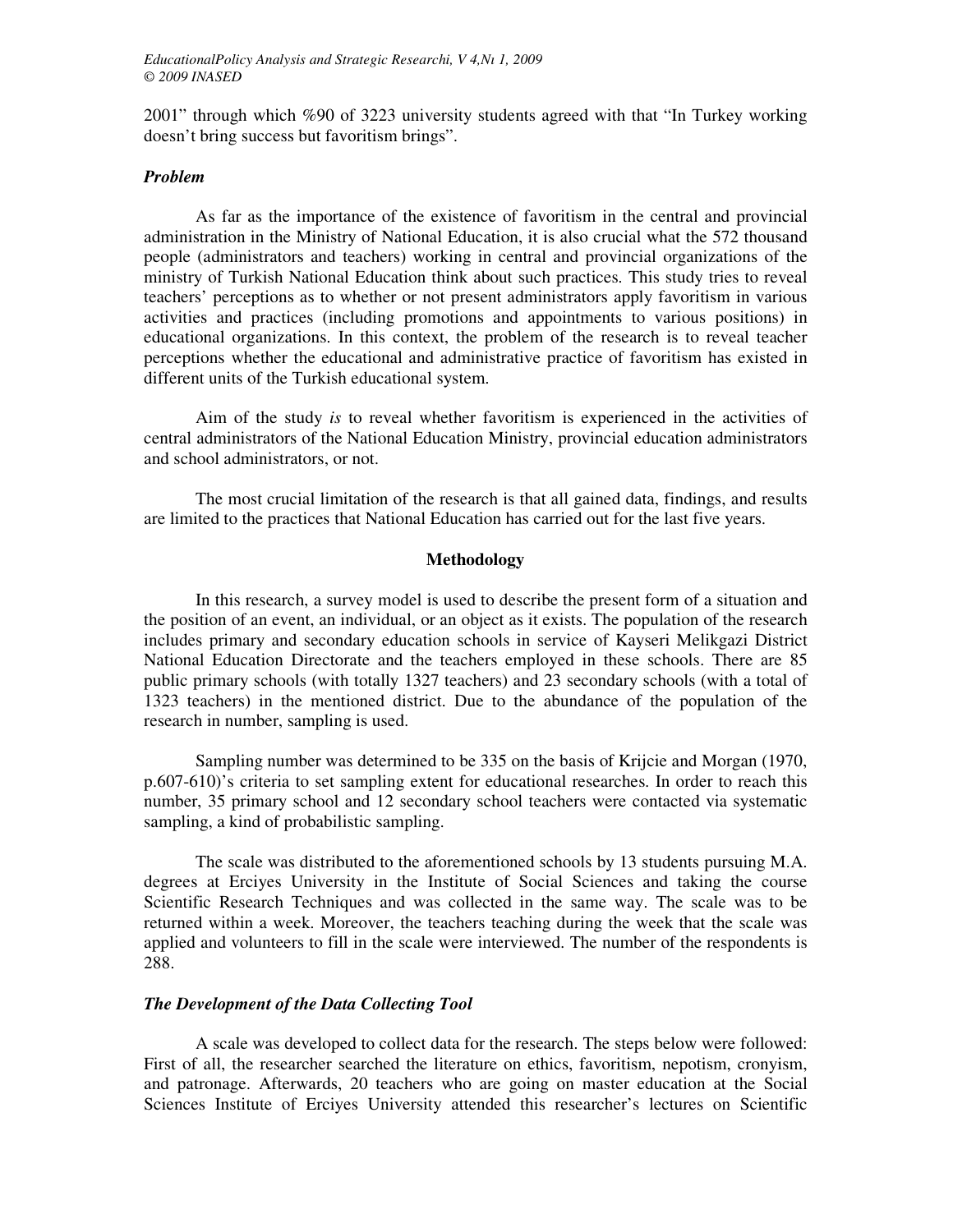Research Methods and at the same time working at schools of the National Education Ministry were asked to explain their ideas about favoritism.

A draft with 67 items was prepared as a result of the data gained from the literature. Next, an expert was consulted about the level of adequacy, comprehensiveness and representativeness of the items, and the sentences revealing favoritism in the administration of education were made. Respondents were asked to rate on a 5-point scale (1=strongly disagree, 5=overwhelmingly agree).

In order to determine the structural validity of the prepared scale, a draft scale was applied to 120 teachers working in other 4 schools where the scale would not be applied. So as to determine the factor structure of the scale, data obtained from Favoritism in Educational Administration Scale applied to a group of 120 teachers was inspected. The process started by examining KMO (Kaiser-Meyer-Olkin) value, giving information about whether or not the factor analysis is right, and by inspecting the Barlett test (Barlett Test of Sphericity)'s results, and deciding whether or not there is a correlation between variables. Moreover, it was taken into consideration that the number of factors in the model is equal to the number of factors in the Eigenvalue which are higher than one and the conditions that factor loadings are higher than or at least .35. In order to measure the structural validity of the scale, factor analysis was then applied. In measurement of the scale reliability, the Cronbach-Alpha coherent coefficient and the reliability coefficients pertaining to sub-dimensions of the scale were measured.

The analysis started with 67 items. Examining the first results of the factor analysis, it was observed that the factor loadings of 27 items were below .35 or that more than one factor had higher loadings. Such items were removed and factor analysis was applied again for the remaining 40 items. After the rotation process was carried out by fundamental components and Varimax techniques, 14 factors were determined as having more than 1.00 Eigenvalues. However, due to the abundance of the number of factors, it was investigated whether or not to remove some factors. Thus Cattel's "Scree" test was applied and the graph in Figure 1 was the result.

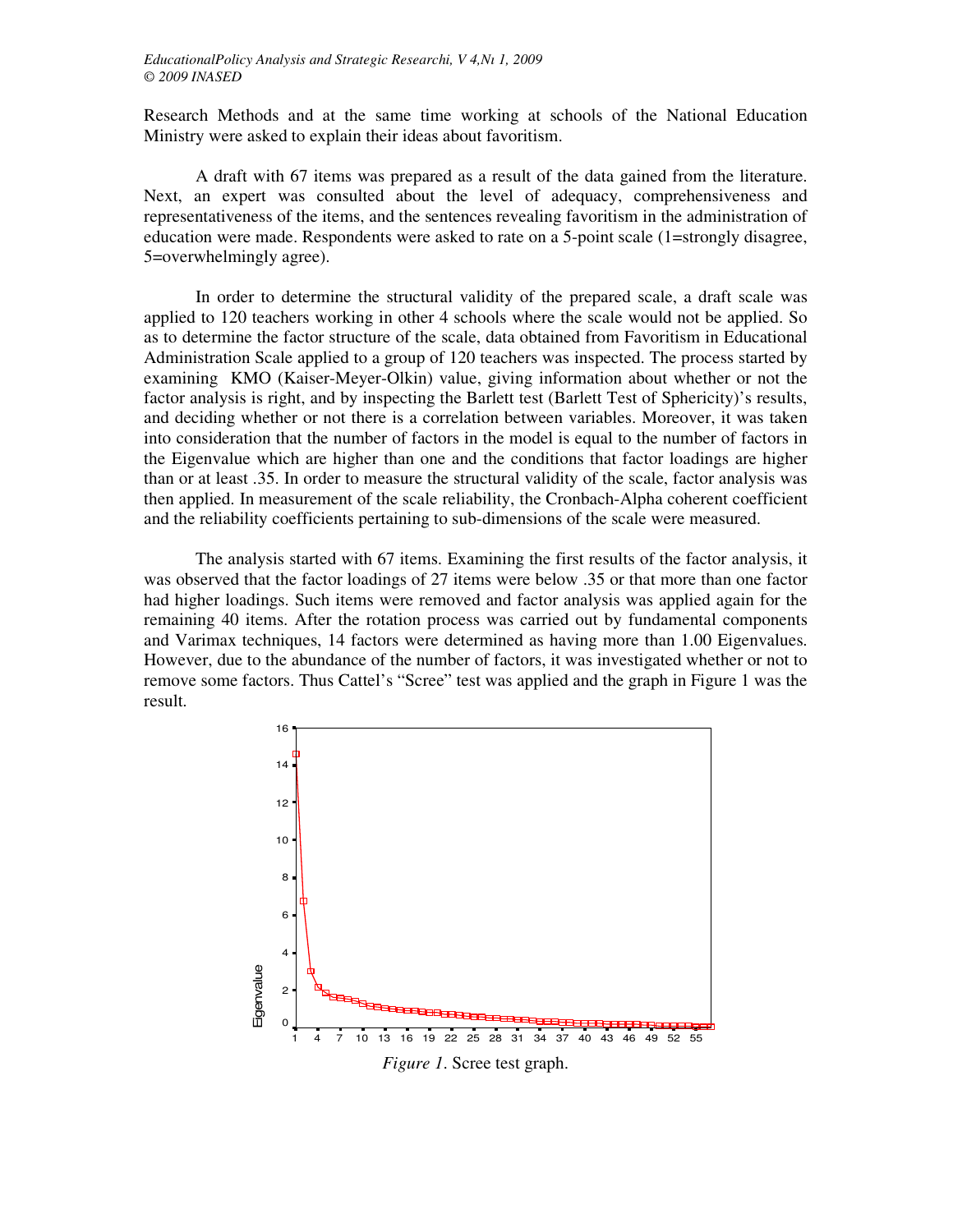In the "Scree" test graph, the point at which the quick decrease is observed starts after the point of the third factor, which serves to limit the number of factors as three. Eigenvalues, percents of variation, and total percents of variations for these three factors are displayed in Table 1.

| Factor Eigenvalue | Percent of variance | Total percent of variance |
|-------------------|---------------------|---------------------------|
| 997               | 23.74               | 23.74                     |
| 5.15              | 12.27               | 36.01                     |
| 5.04              | 12.01               | 48.03                     |

Table 1 *The Factors' Structure of Favoritism in Educational Administration Scale* 

As seen in Table 1, Eigenvalues of three factors in the scale are 9.97, 5.15, and 5.04, respectively. The percents of the variation factors explained are 23.74, 12.27, and 12.01, respectively. All of the three factors explain 48.03 % of the total variation. This amount of variation, which is above the acceptable amount, 41%, (Kline, 1994), can result in evaluating the scale consisting of three factors. Nevertheless, in the validity studies of the scale, as a first step, the suitability of data to the sampling group was determined to be 0.000, the KMO (Kaiser-Meyer-Olkin) value was found to be 0.84, and the Barlett Test value was measured to be 3742.40.

After these pre-evaluations, in order to place the 40 items into three groups, a rotation process was applied by fundamental components and the Varimax technique. The items having a factor loading of at least .35 were used. Moreover, the difference between the highest loading of an item in a factor and the loading of the same item in other factors would be at least .10. Therefore, independence among factors was increased (Büyüköztürk, 1996). Factor distributions of the items and factor loadings are indicated in Table 2 in accordance with the analysis and rotation results.

#### Table 2

*Varimax Factor Loadings and Reliability Analysis for Favoritism in Educational Administration* 

| Factors                       | Items |     | Factor Loadings Item Total Correlations |
|-------------------------------|-------|-----|-----------------------------------------|
|                               | 1     | .50 | .43                                     |
|                               | 2     | .43 | .39                                     |
|                               | 3     | .48 | .48                                     |
|                               | 4     | .50 | .67                                     |
| Favoritism in the Central     | 5     | .55 | .50                                     |
| Administration in Ministry of | 6     | .55 | .47                                     |
| <b>National Education</b>     |       | .46 | .51                                     |
| (Factor I)                    | 8     | .53 | .45                                     |
|                               | 9     | .58 | .41                                     |
|                               | 10    | .67 | .46                                     |
| Cronbach-Alpha=.84            | 11    | .65 | .50                                     |
|                               | 12    | .65 | .36                                     |
|                               | 13    | .65 | .51                                     |
|                               | 14    | .42 | .51                                     |
|                               | 15    | .46 | .61                                     |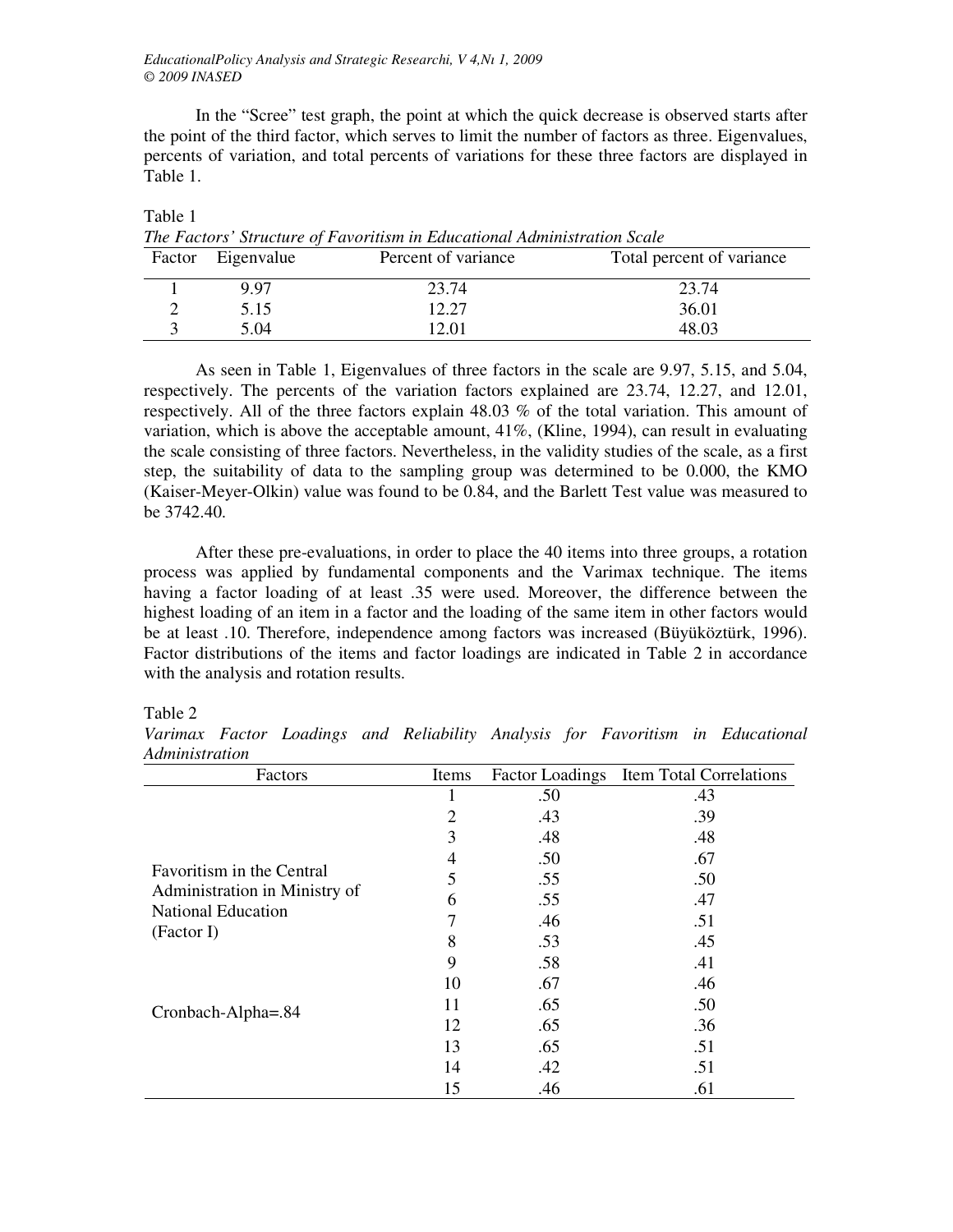|                                       | 16 | .57 | .60 |
|---------------------------------------|----|-----|-----|
|                                       | 17 | .61 | .58 |
| Favoritism in the Provincial          | 18 | .69 | .52 |
| <b>Education Directorate</b>          | 19 | .68 | .56 |
| (Factor II)                           | 20 | .47 | .67 |
|                                       | 21 | .54 | .80 |
| Cronbach-Alpha=.88                    | 22 | .68 | .72 |
|                                       | 23 | .75 | .50 |
|                                       | 24 | .78 | .44 |
|                                       | 25 | .81 | .77 |
|                                       | 26 | .85 | .80 |
|                                       | 27 | .75 | .73 |
|                                       | 28 | .85 | .80 |
|                                       | 29 | .85 | .78 |
|                                       | 30 | .72 | .68 |
| Favoritism in School Administration   | 31 | .62 | .61 |
| (Factor III)                          | 32 | .61 | .61 |
|                                       | 33 | .42 | .39 |
| Cronbach-Alpha=.94                    | 34 | .64 | .61 |
|                                       | 35 | .69 | .69 |
|                                       | 36 | .70 | .66 |
|                                       | 37 | .48 | .37 |
|                                       | 38 | .82 | .74 |
|                                       | 39 | .72 | .77 |
|                                       | 40 | .69 | .71 |
| Cronbach-Alpha of the Total Scale=.93 |    |     |     |

As seen in Table 2, factor loadings for 40 items in the scale vary from .42 to .85. Varimax rotation results reveal that 40 items assemble into three clear factors. The first factor, named "favoritism in central administration in the ministry of national education", is defined by 15 items and illustrates 23.74 % of the total variance. Item total correlations also range from .36 to .67, which shows that the items possess distinguishing qualities. The second factor, named "favoritism in the provincial education directorate", has nine items and illustrates 36.01% of the total variance. Item total correlations vary from .44 to .80. The third factor, named "favoritism in school administration" is composed of 16 items and illustrates 48.03 % of the total variance. Item total correlations vary from .37 to .80. According to the analysis, the general reliability coefficient Cronbach-Alpha rate was .93. The Cronbach-Alpha measures for the central administration were .84, for the provincial education directorate they were .88, and for school administration they were .94.

#### **Results**

From the teachers' point of view, whether favoritism is experienced in the central administration of national education, in provincial education administration, and in school administration or not was evaluated in terms of school (primary and secondary), gender and seniority variables. The reason to analyze the matter in terms of gender variable was to determine whether teachers' believes about favoritism changes according to males and females. The reason to analyze from school aspect was to find out whether school conditions are affecting in teachers' believes, or not. The reason to analyze according to seniority variable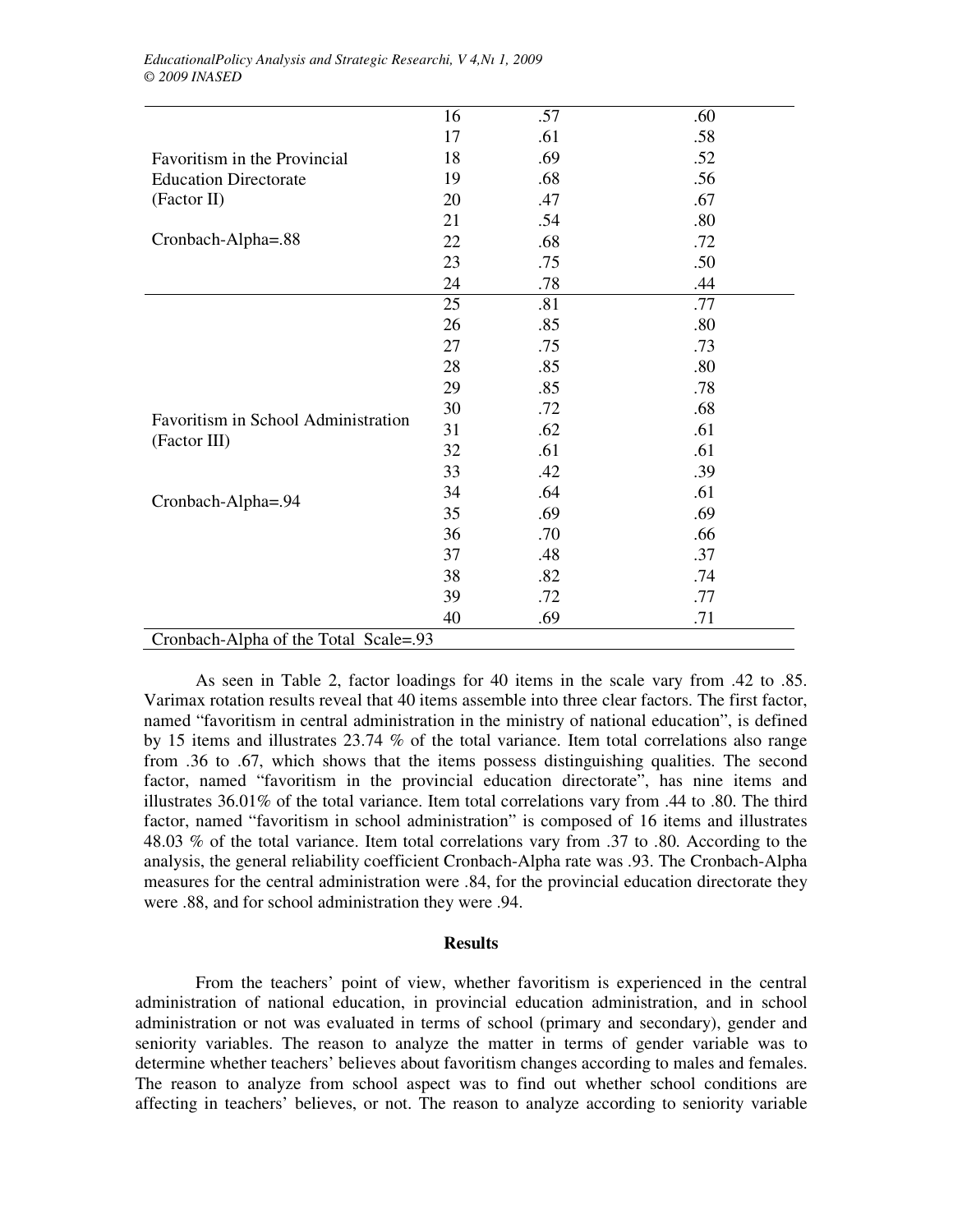was to determine whether teachers' believes about favoritism are shaped by their professional experience in teaching, or not.

For gender and school level variables, a t-test was used and for seniority, variable one way-ANOVA analysis was conducted.

Table 3 indicates that a difference on if favoritism exists in the applications of the central administrators employed in the Ministry of National Education has not emerged among teachers (t=0.46, p=.64). However, teachers employed in primary schools  $(x=3.70)$ and secondary schools  $(x=3.73)$  are more likely to "agree strongly" that there is favoritism in the central administration of the Ministry of National Education. Teachers employed in primary and secondary schools are likely to "agree" that there is favoritism in the administrative applications of provincial education directorate and their school administration. No significant difference has emerged among teachers' beliefs (provincial education directorate  $t=1,42$ ,  $p=.15$ ; school administration  $t=.78$ ,  $p=43$ ).

Table 3

*T- Test Results: Favoritism in Educational Administration in Terms of School Level* 

| Factors                                                             | School Level     | N   | Mean | Sd   | df  |     |     |
|---------------------------------------------------------------------|------------------|-----|------|------|-----|-----|-----|
| Central Administration in the Ministry of National Secondary School |                  | 138 | 3.73 | .63  | 286 |     | .64 |
| Education                                                           | Primary School   | 150 | 3.70 | .56  |     |     |     |
| The Provincial Education Directorate                                | Secondary School | 138 | 3.37 | .85  | 286 |     |     |
|                                                                     | Primary School   | 150 | 3.25 | .62  |     |     |     |
|                                                                     | Secondary School | 138 | 3.27 | 1.02 |     |     |     |
| School Administration                                               | Primary School   | 150 | 3.35 | .76  | 286 | .78 | .43 |

There was not any significant difference among the opinions of male and female teachers about the central administration in the Ministry of National Education, the provincial education directorate, and school administration in general (central administration in the Ministry of National Education  $t = .29$ ; p=.76, the provincial education directorate  $t = .55$ ;  $p=.58$ , and the school administration t=1.35:  $p=.17$ ). According to the Table 4, both male and female teachers are more likely to "agree strongly" that favoritism comes up in the central administration of the Ministry of National Education and "agree" that favoritism takes place in the provincial education directorate and the school administration.

| 1 - Lest Results: Favoritism in Educational Administration and Gender |        |     |      |     |     |      |     |
|-----------------------------------------------------------------------|--------|-----|------|-----|-----|------|-----|
| Factors                                                               | Gender | N   | Mean | Sd  | df  |      |     |
| Central Administration in the Ministry of National Education          | Female | 164 | 3.71 | .52 | 283 | .29  | .76 |
|                                                                       | Male   | 121 | 3.73 | .69 |     |      |     |
| The Provincial Education Directorate                                  | Female | 164 | 3.28 | .72 | 283 | .55  | .58 |
|                                                                       | Male   | 121 | 3.33 | .76 |     |      |     |
| School Administration                                                 |        | 164 | 3.36 | .88 |     |      |     |
|                                                                       |        | 121 | 3.22 | .90 | 283 | 1.35 | .17 |

Table 4 *T -Test Results: Favoritism in Educational Administration and Gender* 

Table 5, which shows teachers' beliefs about three aspects of favoritism in terms of promotion variable, makes it clear that all teachers, regardless of their employment period, are more likely to "agree strongly" with the statement that favoritism exists in the central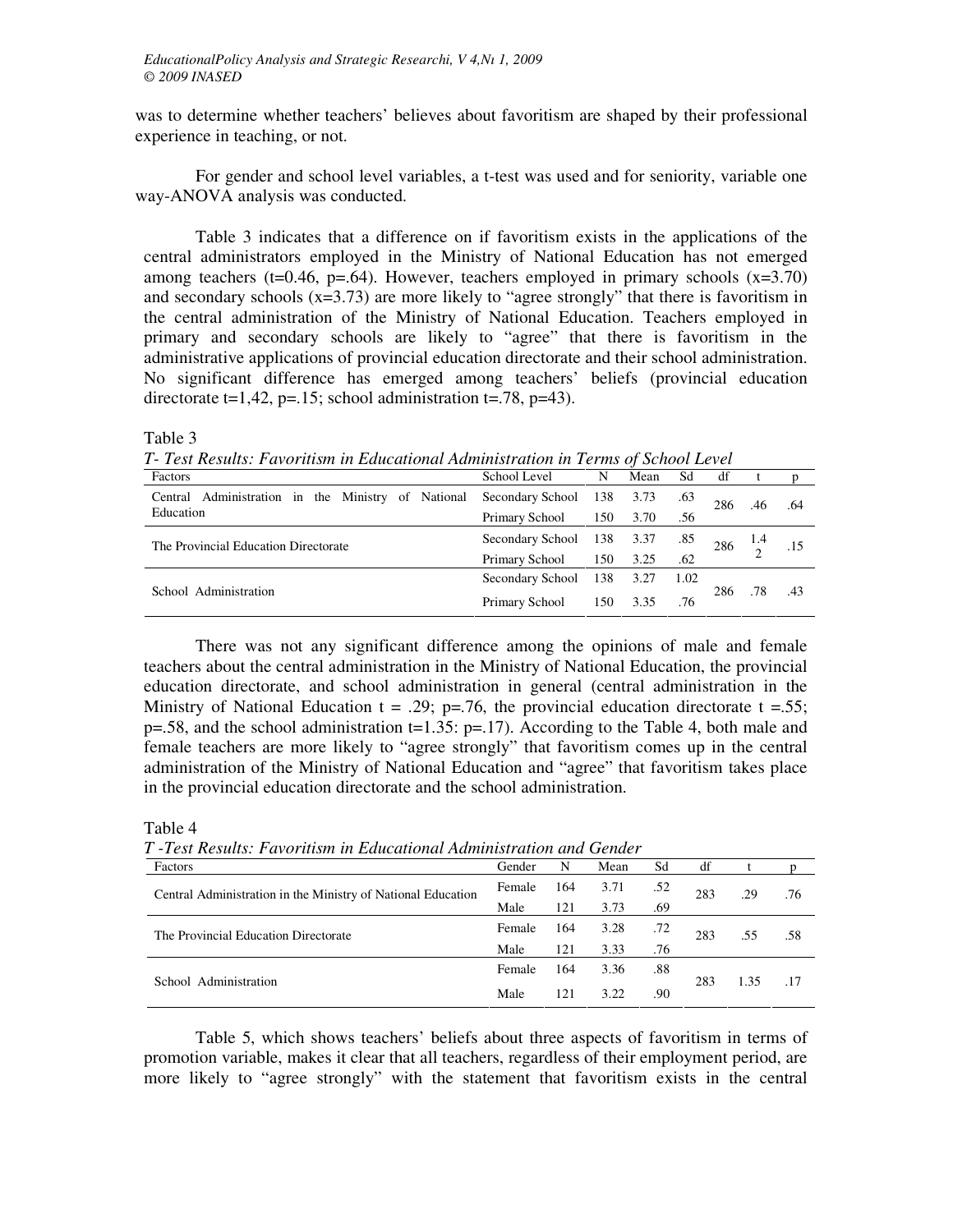administration of the Ministry of National Education. No significant difference has emerged among teachers' beliefs (Central Organization F=.64, p=.66).

Table 5

| Factors                                                      | Variance<br>Source | Total<br>Square | Square Mean   | sd  | F     | p      |
|--------------------------------------------------------------|--------------------|-----------------|---------------|-----|-------|--------|
|                                                              | Inter groups       | 1.16            | .23           | 5   |       |        |
| National Education                                           | In-groups          | 101.643         | .36           | 282 | .64   | .66    |
| Central Administration in the Ministry of                    | Total              | 102.811         |               | 287 |       |        |
|                                                              | Inter groups       | 2.8             | .57           | 5   |       |        |
| The Provincial Education Directorate                         | In-groups          | 155.830         | .55           | 282 | 1.05  | .39    |
|                                                              | Total              | 158.716         |               | 287 |       |        |
|                                                              | Inter groups       | 32.077          | 6.41          | 5   |       |        |
| School Administration                                        | In-groups          | 198.566         | .70           | 282 | 9.11  | $.00*$ |
|                                                              | Total              | 230.643         |               | 287 |       |        |
| Favoritism results in terms of seniority variable            |                    |                 |               |     |       |        |
| Factors                                                      |                    |                 | Groups        | N   | Mean  | Sd     |
|                                                              |                    |                 | $1-5$ years   | 75  | 3.68  | .54    |
|                                                              |                    |                 |               | 72  | 3.66  | .48    |
|                                                              |                    |                 | $11-15$ years | 68  | 3.82  | .41    |
| Central Administration in the Ministry of National Education |                    |                 | $16-20$ years | 30  | 3.73  | .80    |
|                                                              |                    |                 | $21-25$ years | 29  | 3.73  | .37    |
|                                                              |                    |                 | $26+$ years   | 14  | 3.64  | 1.48   |
|                                                              |                    |                 | Total         | 288 | 3.72  | .59    |
|                                                              |                    |                 | $1-5$ years   | 75  | 3.26  | .64    |
|                                                              |                    |                 | $6-10$ years  | 72  | 3.34  | .69    |
|                                                              |                    |                 | $11-15$ years | 68  | 3.28  | .72    |
| The Provincial Education Directorate                         |                    |                 | $16-20$ years | 30  | 3.27  | .74    |
|                                                              |                    |                 | $21-25$ years | 29  | 3.57  | .55    |
|                                                              |                    |                 | $26+$ years   | 14  | 3.12  | 1.53   |
|                                                              |                    |                 | Total         | 288 | 3.31  | .74    |
|                                                              |                    |                 | $1-5$ years   | 75  | 3.46  | .85    |
| School Administration                                        |                    |                 | $6-10$ years  | 72  | 3.46  | .70    |
|                                                              |                    |                 | $11-15$ years | 68  | 3.37  | .81    |
|                                                              |                    |                 | $16-20$ years | 30  | 2.97  | .99    |
|                                                              |                    |                 | $21-25$ years | 29  | 3.41  | .77    |
|                                                              |                    |                 | $26+$ years   | 14  | 1.98* | 1.22   |
|                                                              |                    |                 | Total         | 288 | 3.31  | .89    |

*ANOVA Test Results: Favoritism in Educational Administration and Seniority* 

While the teachers employed for 21-25 years are likely to "agree strongly" that favoritism exists in the provincial education directorate, others are more likely to simply "agree" with the existence of favoritism. As indicated in the ANOVA test results in Table 5, no significant difference among teachers' beliefs about the promotion variable (provincial education directorate  $F = 1.04$ , p=.39) has emerged.

However, there is some difference among teachers' beliefs about the applications of school administration ( $F = 9.11$ ,  $p=00$ ). Accordingly, while the teachers employed for 26 years or more are likely to merely "agree", the teachers employed for 1-10 years and 21-25 years are more likely to "agree strongly", and the teachers employed for 16-20 years are more likely to "agree" with the existence of favoritism in school administration.

Teachers agree strongly with the existence of favoritism in the central administration in the Ministry of National Education in terms of school (primary school and secondary school), gender, and seniority variables.

# *Favoritism in the Central Administration in the Ministry of National Education*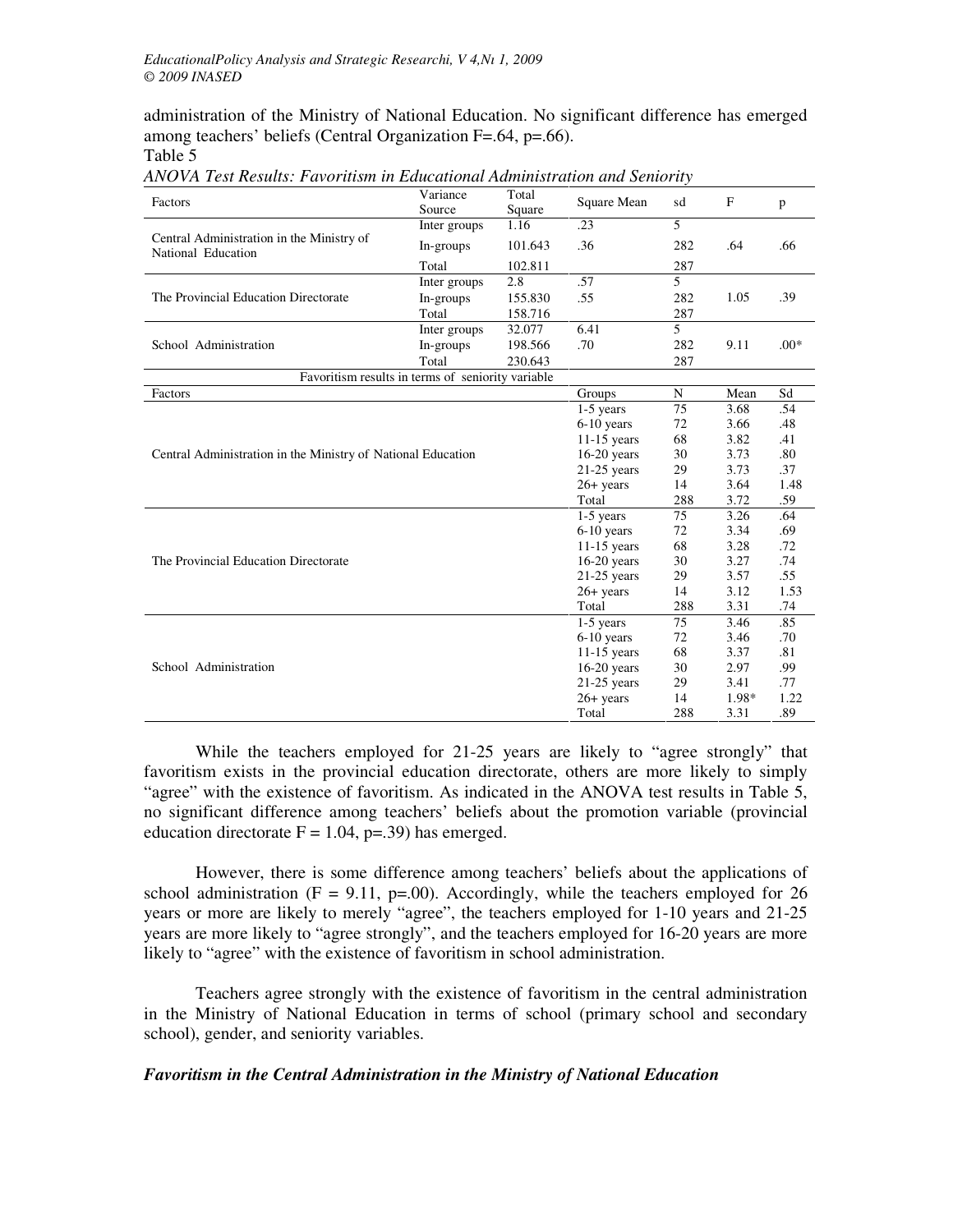It is indicated in Table 6 that the teachers employed in primary and secondary schools "agree strongly" with the statement that the practices of some central administrators in the Ministry of National Education bear favoritism (Table 6).

Table 6

*Favoritism in Central Administration in Ministry of National Education* 

| No.            | Items                                                                                         | X    | Sd   |
|----------------|-----------------------------------------------------------------------------------------------|------|------|
| $\overline{1}$ | Administrators appoint their fellow countrymen.                                               | 4.05 | .830 |
| 2              | Politicians are more likely to favor someone.                                                 | 4.02 | .908 |
| 3              | Favoritism is experienced in appointment of school administrators.                            | 3.98 | .851 |
| $\overline{4}$ | Administrators appoint their relatives.                                                       | 3.95 | .936 |
| 5              | Administrators appoint those having similar political view with them.                         | 3.95 | .935 |
| 6              | Administrators appoint their friends.                                                         | 3.94 | .865 |
|                | Favoritism is experienced in some situations such as providing public housing and appointment | 3.87 | .963 |
|                | to abroad.                                                                                    |      |      |
| 8              | Favoritism is not considered to be unethical.                                                 | 3.86 | 1.12 |
| 9              | Administration exams could not prevent favoritism.                                            | 3.82 | 1.11 |
| 10             | Favoritism is experienced in choosing schools to take part in activities.                     | 3.81 | 1.10 |
| 11             | Bureaucrats are more likely to favor someone.                                                 | 3.78 | .960 |
| 12             | Personal performance, skill, success and education level are not taken into consideration in  | 3.72 | 1.18 |
|                | appointment.                                                                                  |      |      |
| 13             | Favoritism is more frequently experienced in promotion to a higher position.                  | 3.72 | .925 |
| 14             | There exists favoritism in the appointment of teachers to other provinces.                    | 3.71 | 1.08 |
| 15             | Favoritism is experienced in the distribution of materials to schools.                        | 3.71 | 1.08 |

It is also brought out in Table 6 that the teachers employed in primary and secondary schools "agree strongly" with all items. The second item, "Politicians are more likely to favor someone" and the eleventh item, "Bureaucrats are more likely to favor someone" point out that the teachers are inclined to believe that in the central administration in the Ministry of National Education, both bureaucrats and politicians are likely to apply favoritism. The second item indicates that politicians are likely to exert pressure on the central administrators in the Ministry of National Education. As a result, teachers agree that central administrators show favoritism in:

- a) Appointing school administrators
- b) Providing public housing and appointments abroad
- c) Choosing schools to take part in activities
- d) Promotion to higher positions
- e) Aforementioned appointment of teachers to other provinces
- f) Distribution of materials to schools.

"Personal performance, skill, success, and education level are not taken into consideration in appointment", showing the indication of favoritism is another finding that can be deduced from Table 6.

 That the respondents "agreed strongly" with the statement "Administration exams could not prevent favoritism", and merely "agreed" with the existence of favoritism "In appointment of school administrators" is very striking because in Turkey a central examination is held to appoint school administrators and only those meeting legal requirements can become administrators.

 According to the Regulation for the Appointment and Nomination of Educational Institutions Administrators in the structure of the Ministry of National Education in Turkey (Official Gazette dated 04.03.2006), administrators of the following units are appointed directly by the ministry:

a) Educational institutions in the service of the Ministry of National Education.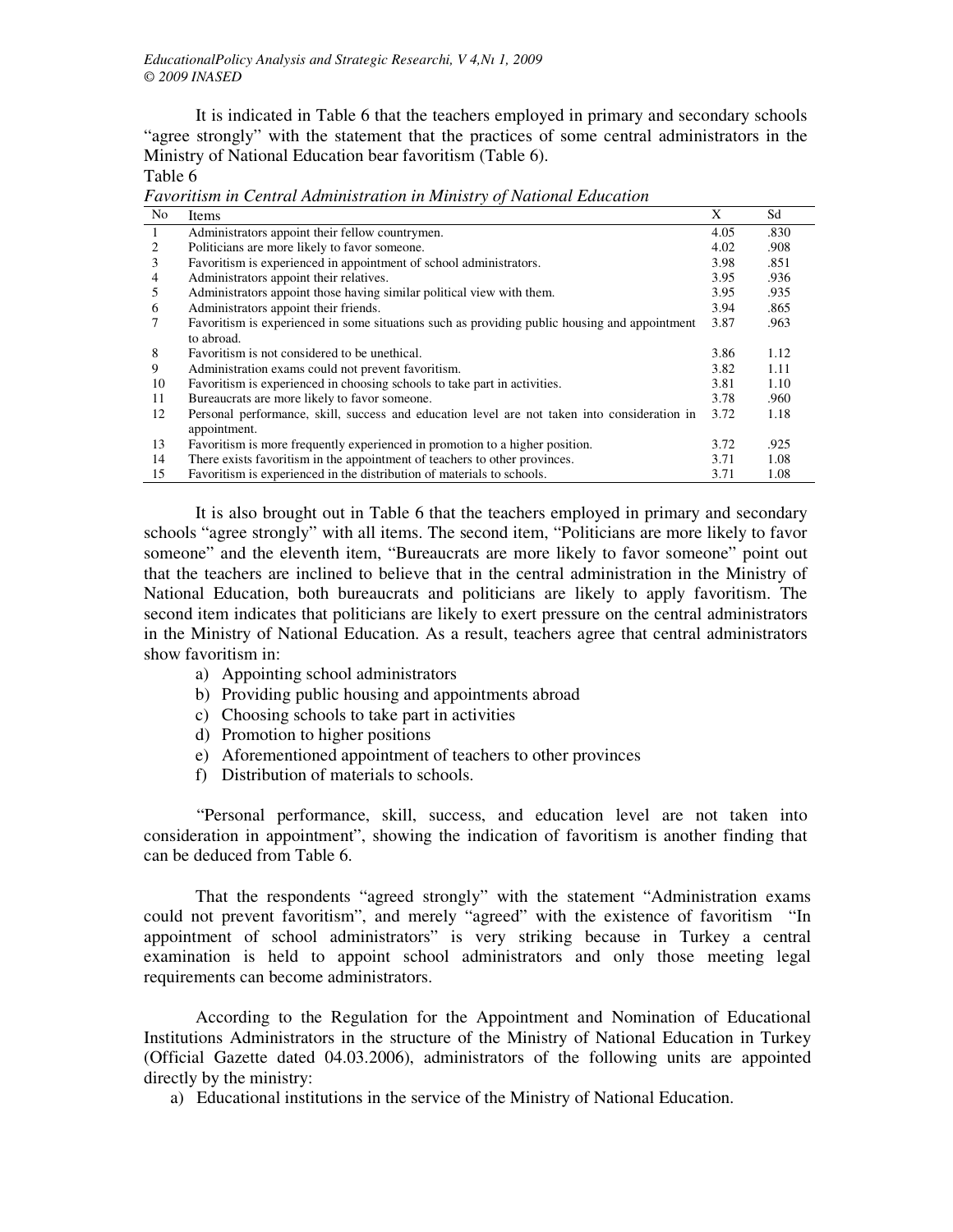- b) Other secondary schools at the same level as Anatolian secondary schools.
- c) Science secondary schools
- d) Social sciences secondary schools
- e) Sports secondary schools
- f) Local primary boarding schools
- g) Teachers' guest houses and evening art schools

 In order to appoint administrators of other schools, Level Determining Exams are held in centers determined by the ministry.

 With the exception of the circumstances listed below, administrators of schools in the Turkish education system are changed every 5 years in accordance with the following criteria:

- a) Educational administrators who are forced to work in a different school as a result of judicial and administrative investigation are to work in the same type of school inside or outside the province.
- b) Administrators whose success level is twice evaluated below "good" in the last two years are to work in the same type of school in the province.
- c) Educational administrators appointed by the ministry or governorship are forced to work in a different place in the same type of school in the province in accordance with their preferences and scores.

 The fact that the teachers surveyed accept the existence of favoritism in the appointment of school administrators is valid for the administrators employed in schools determined by the government since printed and visual media has frequently indicated that the practice of favoritism exists with political pressure and central bureaucrats. However, the fact that teachers think the practice of favoritism has existed in the administrator appointment exam is a crucial matter which should be taken into consideration by those who play large roles in the construction of the educational system, because it is necessary to do away with teachers' belief that "Favoritism is not considered to be unethical".

## *Favoritism in the Provincial Education Directorate*

 Teachers employed in primary and secondary schools "agreed strongly" that favoritism has existed in:

- a) Tender and completion of investments
- b) Opening private schools, courses, and private teaching institutions
- c) Recording personal affairs
- d) Distributing funds reserved for national education services to schools
- e) Getting use of buildings, establishments, materials provided by the ministry (Table 7).

*Favoritism in the Provincial Education Directorate* 

Table 7

| Number         | Items                                                                                                              | X    | Sd   |
|----------------|--------------------------------------------------------------------------------------------------------------------|------|------|
|                | Favoritism is experienced in tender and completion of investments.                                                 | 4.00 | 1.05 |
|                | Favoritism is experienced in opening private schools, courses and private teaching<br>institutions.                | 3.63 | 1.07 |
|                | Favoritism is experienced in recording personal affairs.                                                           | 3.61 | 1.15 |
| $\overline{4}$ | Favoritism is experienced in distributing funds reserved for national education services<br>to schools.            | 3.56 | .989 |
|                | Favoritism is experienced in getting use of buildings, establishments, materials provided 3.43<br>by the ministry. |      | 1.24 |
| -6             | Favoritism is experienced in maintenance of computer laboratories.                                                 | 3.35 | 1.11 |
|                | Favoritism is experienced in appointment of teachers to schools.                                                   | 3.31 | 1.11 |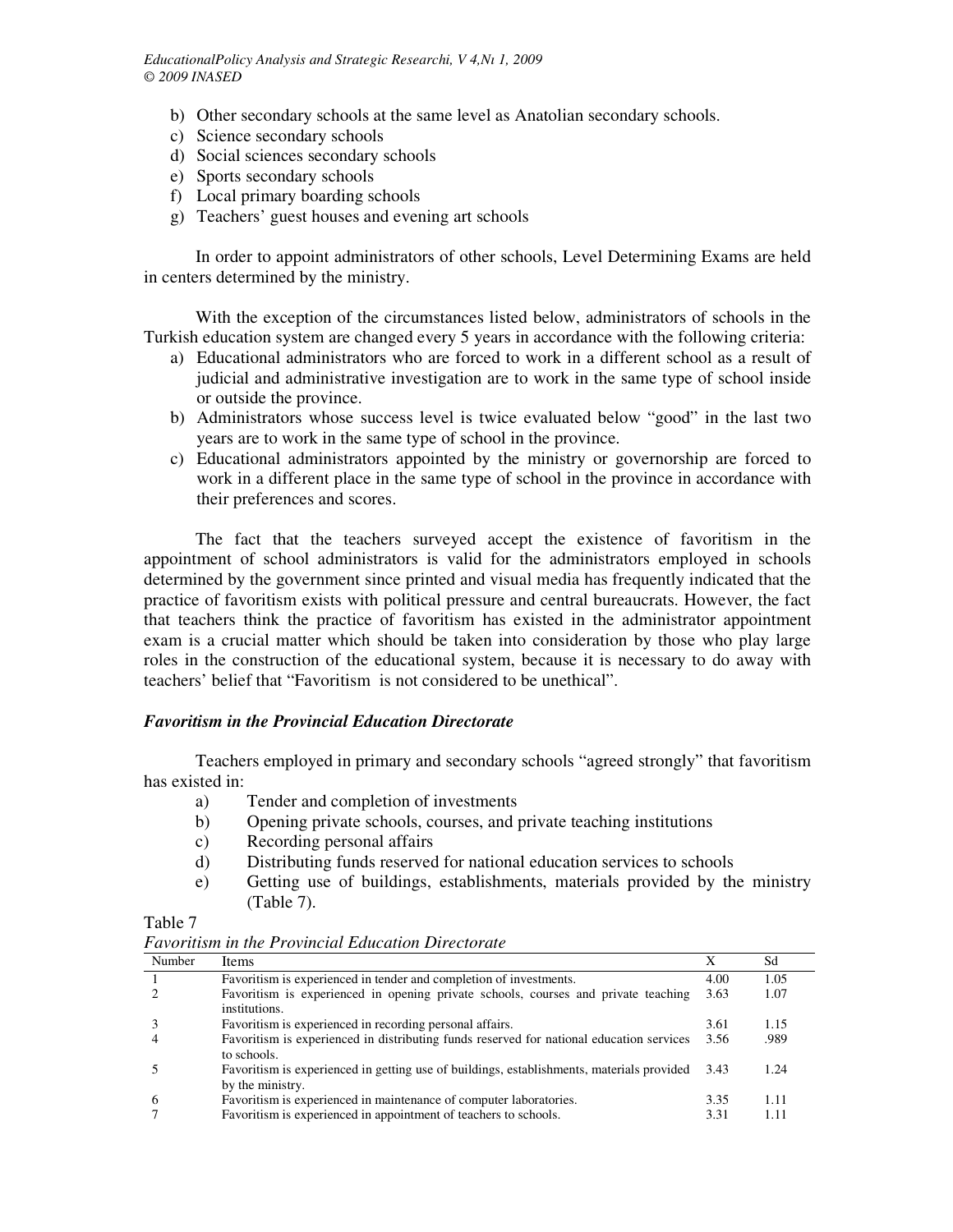| Favoritism is experienced in providing educational materials for schools.               |      |
|-----------------------------------------------------------------------------------------|------|
| Favoritism is experienced in selecting teachers to join in-service seminars and courses | 1.04 |

Teachers also "agree" that favoritism has existed in the following practices:

- a) Maintaining computer laboratories
- b) Appointing teachers to schools
- c) Providing educational materials for schools
- d) Selecting teachers to join in-service seminars and courses

The above-mentioned statements about the existence of favoritism in the provincial education directorate were also indicated during informal interviews with school administrators. Since some school administrators have close relationships with provincial education administrators, they have priority treatment in some services such as supplying maintenance, required educational materials, and teaching staff.

## *Favoritism in School Administration*

 Teachers employed in primary and secondary schools "agreed strongly" with 8 items and "agreed" with eight other items about the existence of favoritism. Teachers "agreed strongly" with the following items (Table 8):

- a) Favoritism exists in teachers' having permission
- b) Favoritism exists in teachers' beginning courses and leaving classrooms on time
- c) Favoritism exists in selecting teachers to join activities which will be useful in their career
- d) Favoritism exists in some cases of contradiction to regulations and malpractice determined throughout inspections
- e) Favoritism exists in teachers' disobeying rules (such as clothing and participating in ceremonies)
- f) Favoritism exists in teaching simultaneously in other schools
- g) Favoritism exists in inspectors' evaluations about the performance and behaviors of administrators and teachers
- h) Favoritism exists in revealing teachers' failure to carry out their duties as required.

 It is possible to state that favoritism in the practice of school administrators exists in favor of their relatives, friends, fellow countrymen and those who share their own political views in the above-indicated situations.

### Table 8

*Favoritism in School Administration* 

| Number | Items                                                                                    | X    | Sd   |
|--------|------------------------------------------------------------------------------------------|------|------|
|        | Favoritism exists in teachers' having permission.                                        | 3.69 | 1.27 |
|        | Favoritism exists in teachers' beginning course and leaving classroom on time.           | 3.69 | 1.25 |
| 3      | Favoritism exists in selecting teachers to join activities which will be useful in their | 3.64 | 1.27 |
|        | career.                                                                                  |      |      |
| 4      | Favoritism exists in some cases of contradiction to regulations and malpractice 3.59     |      | 1.07 |
|        | determined throughout inspections.                                                       |      |      |
|        | Favoritism exists in teachers' disobeying rules.                                         | 3.45 | 1.30 |
| 6      | Favoritism exists in teaching also in other schools.                                     | 3.43 | 1.28 |
|        | Favoritism exists in inspectors' evaluations about the performance and behaviors of      | 3.41 | 1.17 |
|        | administrators and teachers.                                                             |      |      |
| 8      | Favoritism exists in revealing teachers not carrying out their duties as required.       | 3.41 | 1.27 |
| 9      | Favoritism exists in selecting teachers to take part in activities from which they can   | 3.39 | 1.14 |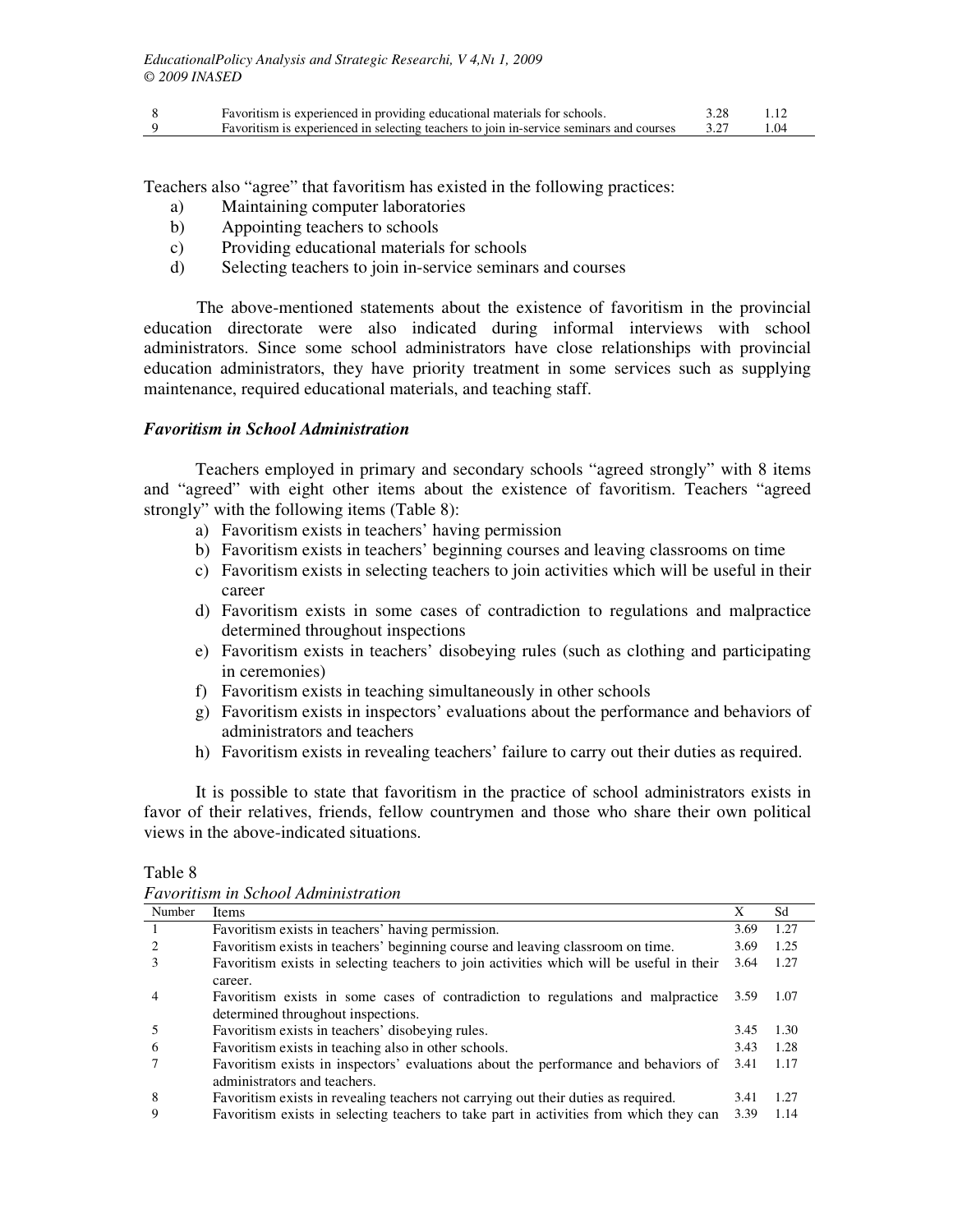|     | benefit financially.                                                                   |                   |      |
|-----|----------------------------------------------------------------------------------------|-------------------|------|
| -10 | Favoritism exists in inspecting teacher plans.                                         | 3.34              | 1.32 |
| -11 | Favoritism exists in distribution and use of materials inside schools                  | 3.30              | 1.34 |
| 12  | Favoritism exists in giving qualification marks to teachers                            | 3.22              | 1.22 |
| -13 | Favoritism exists in observing teaching performance in classroom                       | 3.11              | 2.37 |
| 14  | Favoritism exists in deficiency and faultiness inside or outside classroom precautions | $3.02 \quad 1.24$ |      |
|     | to be taken                                                                            |                   |      |
| 15  | Favoritism exists in distribution of classes to teachers                               | 2.98              | 1.31 |
| -16 | Favoritism exists in preparing timetables for teachers' watch turns                    | 2.83              | 1.17 |

 The facts that the teachers "agree" with the existence of favoritism in selecting teachers to take part in activities from which they can benefit financially, in inspecting teachers' plans, in the distribution and use of materials inside schools, in giving qualification marks to teachers, in observing teaching performance in the classroom, in the deficiency and faultiness inside or outside classroom to take precautions, in the distribution of classes to teachers, and in preparing timetables for teachers' watch turns should not be underestimated. However, it shows that school administrators are more sensible about these items.

#### **Conclusion**

 In this study, the question of whether the practice of favoritism exists in the central administration in the Ministry of National Education, in the provincial education directorate and in school administration in general is evaluated in terms of school (primary school and secondary school), gender, and seniority variables. For gender and school variables a t-test was used and for seniority variable one-way ANOVA analyses was conducted.

 Teachers employed in primary and secondary schools accept the existence of favoritism in the practice of administrators appointed to the central provincial directorate and the school administration of the Turkish educational system. Favoritism exists in the appointment of central administrators, school administrators and teachers, in the distribution of materials to schools, in choosing schools to take part in activities, and in providing public housing and appointments abroad by the administrators who favor their relatives, friends, fellow countrymen and those who share their political views regardless of their success and abilities. Teachers indicated that favoritism was not considered unethical in the Ministry of National Education. Another significant result of the study is the teachers' agreement that favoritism even exists in school administration exams.

 Teachers state that favoritism is experienced to a considerable extent in the provincial education directorate as well as in the Ministry of National Education. Teachers indicate that the practice of favoritism takes place in the tender and completion of investments, in opening private schools, in the courses and private teaching institutions, in recording personal affairs, in distributing funds reserved for national education services to schools, in obtaining the use of buildings, establishments, and materials provided by the ministry, as well as in the maintenance of computer laboratories, the appointment of teachers to schools, and in providing educational materials for schools. Favoritism flourishes in these areas as administrators use it to bestow favor upon their friends, fellow countrymen and those who share their political views, as well as those in the central education directorate. It is also significant that favoritism is experienced in selecting teachers to join in-service seminars and courses although all teachers have the right to take part in these seminars and courses.

 Since teachers have more sincere relationships among their colleagues in the schools in which they work, they all share what they have learned about positive and negative practices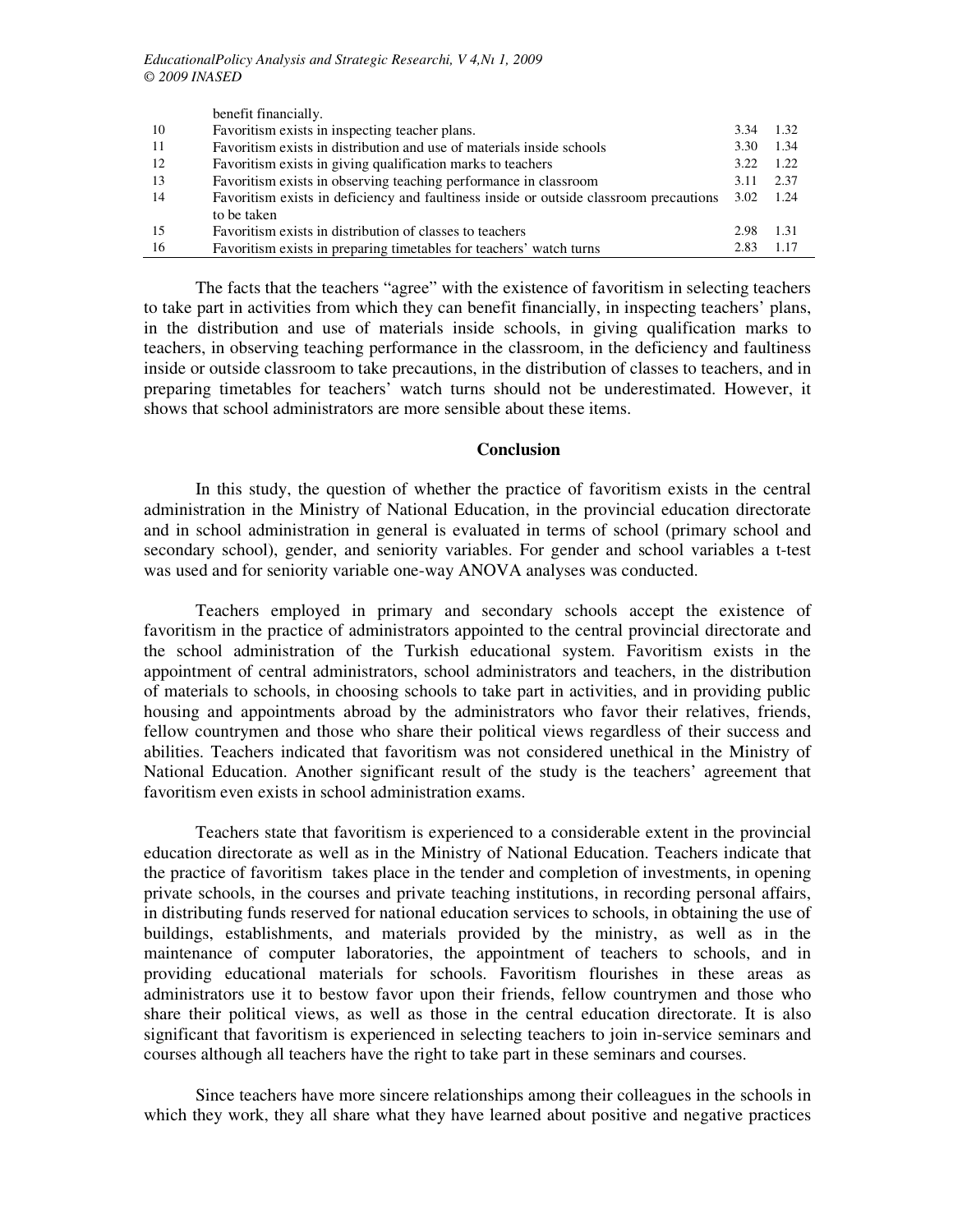of school administrators and they discuss these amongst themselves. Teachers also state that favoritism is exists in situations of teachers' having permission for any reasons such as family, personal and so on, beginning courses and leaving the classroom on time, in selecting teachers to join activities which will be useful in their career from which they can benefit financially, and even in teachers' dressing properly, although it is clearly defined in regulation officially is an extremely prominent finding of the study. Since it is known that favoritism flourishes among administrators' relatives, friends, and those who share their political beliefs, it is possible to claim that the working atmosphere at schools do not increase productivity.

 In light of these findings, it is suggested that attempts should be taken to avoid favoritism in all grades of the educational system. In particular, ability and achievement should be emphasized as indispensable criteria. In order to realize this, first of all, legal proceedings should be regulated so as to remove political pressure from educational institutions. Opening administrative departments at universities by means of cooperation with the higher education institutions would be another beneficial action. Rating requirements in specific subjects rather than seniority is likely to be more effective than to remove the aforementioned unfavorable aspects.

 Furthermore, administrators employed in the central or local institutions of the Ministry of National Education should carry out certain principles indicated below (Morettini, 2005):

- a) Performance criteria should be based on proceedings about educational staff employed in schools, as well as the central and provincial education directorate.
- b) Everyone should be treated fairly.
- c) Empathy should be developed with personnel.
- d) Secure atmospheres should be provided in which personnel can talk about any situation which they consider unfair.
- e) Relatives should be kept away as much as possible; barring that, relatives should be held to the same high standards of performance as non-relatives.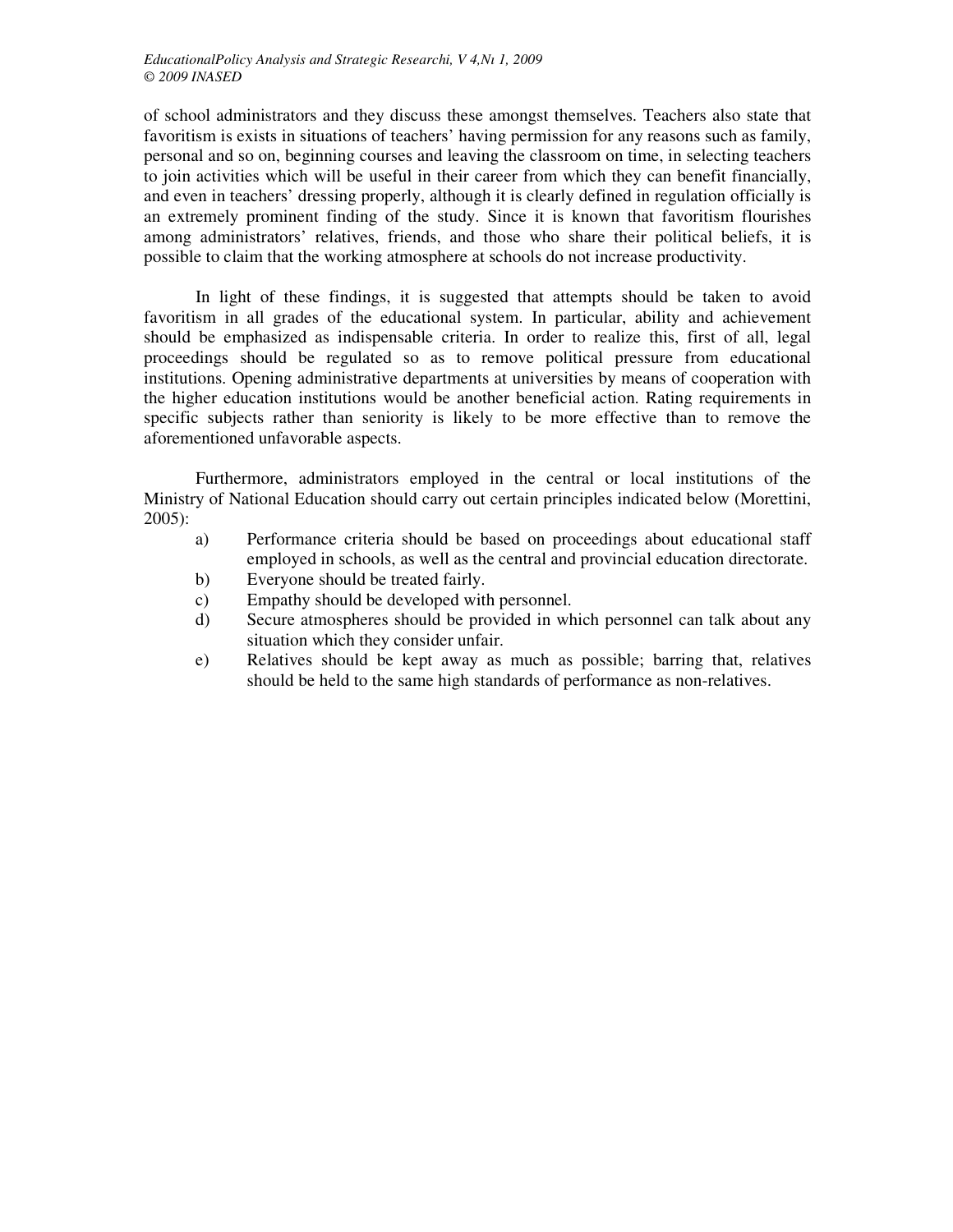## **References**

- Abdalla, H. F., Maghrabi, A.S., & Raggad, B.G. (1998). Assessing the perceptions of human resource managers toward nepotism. *International Journal of Manpower,* 19(8), 554- 570.
- Akkoyunlu, E. (1998). *Çevre eti*ğ*i (Environmental ethics)*. Ankara: TODAI Press.
- Aktan, C. (n.d). *Hastalı*ğ*ın adı: kronizm (e*ş*-dost kayırmacılık) [Illness:cronyism (favoring friends and acquaintances)].* Retrieved April 12, 2006, From http://www.canaktan.org/din-ahlak/ahlak/ siyasal-hastaliklar/kronizm.htm
- Aristotle. (1983). *Politika [Politics]*. (M.Tunçay, Trans.), Istanbul, Remzi Press.(Original work published 1979).
- Baydar, T. (2005). Yönetim etiğine genel bir bakış [Introduction to administrative ethics]. *Turk Administration Journal*, 449, 47-74.
- Bayhan, V.(2002). Demokrasi ve sivil toplum örgütlerinin engelleri; patronaj ve nepotizm [Handicaps for democracy and non-governmental organizations; patronage and nepotism]. *Sivas Republic University Social Sciences Journal,* 26(1), 1-13.
- Büyüköztürk, Ş. (1996). *Türk yüksekö*ğ*retiminde ara*ş*tırma e*ğ*itimi [Research study in Turkish higher education]*. Unpublished Ph.D.Dissertation. Ankara University.
- Dönmez, R. (2003)**.** Tecil kurumunun hukuki niteliği, unsurları ve kamu alacaklarinin tecilinde idarenin takdir yetkisi [*Legal attribute of deferment institution, components and discretionary authority in postponement of public demanders*]. Retrieved March 13, 2006, from http://home.anadolu.edu.tr/~rdonmez/tecil.htm.
- *Employee favoritism,* (n.d). Retrieved 10 October, 2006, from http://www.anonymousemployee.com/csssite/sidelinks/employee\_favoritism.php
- Gözübüyük, Ş. (1983). *Hukuka giri*ş *ve hukukun temel ilkeleri [Introduction to law and main concepts]*. Ankara: S Press.
- Hayajenh, A. F., Maghrabi A. S., & Al-Dabbagh, T. H.(1994). Assessing the effect of nepotism on human resource managers, *International Journal of Manpower,* 15(1), 60-67.
- Khatri, N., Tsang, W. K. E., & Begley, T. M. (2006). Cronyism: a cross-cultural analysis. *Journal of International Business Studies*, 37, 61-65.
- Kim, K-ho. (2004). *Favoritism and reverse discrimination,* Retrieved October 10, 2006, from http://www.economics. adelaide.edu.au/staff/kim/favoritism.pdf.
- Kline, P. (1994). *An easy guide to factor analysis*. London: Routledge.
- Krijcie, R.V., & Morgan, D.W. (1970). Determining sample size for research activities. *Educational and Psychological Measurement*, 30. 607-610.